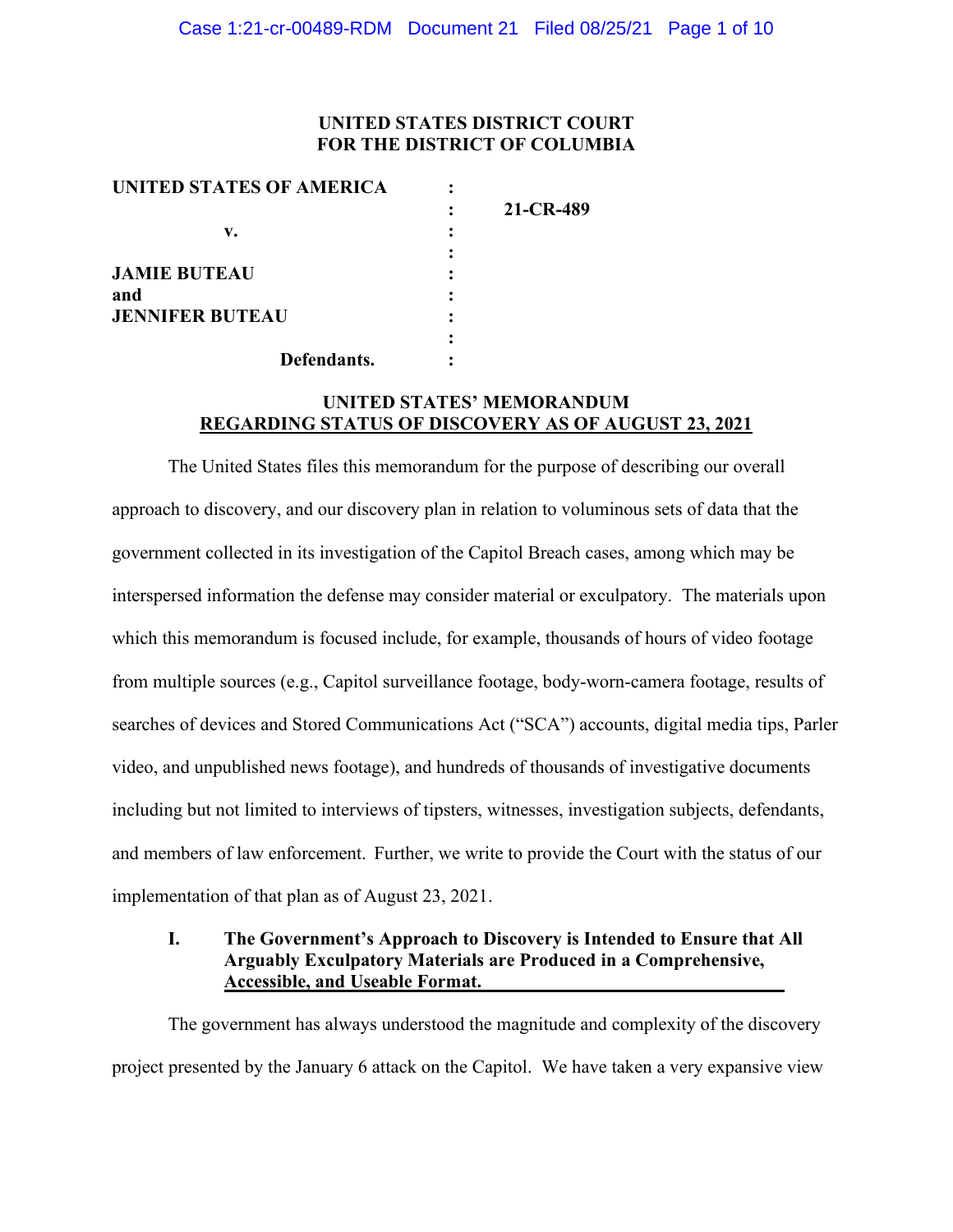## Case 1:21-cr-00489-RDM Document 21 Filed 08/25/21 Page 2 of 10

of what may be material or potentially exculpatory and thus discoverable in Capitol Breach cases. Defense counsel in Capitol Breach cases have made requests including any and all information that captures an individual defendant's conduct or statements; shows people "peacefully walking around the Capitol"; or suggests that a member (or members) of law enforcement allowed people to enter or remain in the Capitol or on restricted grounds, acted friendly or sympathetic to the rioters, or otherwise failed to do their jobs. Of course, there may be additional types of information a defendant may consider material or exculpatory, but since the government does not know the defense theory in any particular case, it is impossible to for the government to determine what other types of information a defendant may believe to be material.

To the extent the type of information described above may exist, it may be interspersed among the voluminous sets of data referenced above. Given the volume of material, and because "[d]efendants are in a better position to determine what evidence they believe is exculpatory and will help in their defense,"<sup>1</sup> it is our intent to provide the defense with all data that may contain such information, but in a manner that will facilitate search, retrieval, sorting, and management of that information.

<sup>1</sup> *United States v. Meek,* No. 19-cr-00378-JMS-MJD, 2021 WL 1049773 \*5 (S.D. Ind. 2021). *See also United States v. Ohle*, No. S3 08 CR 1109 (JSR), 2011 WL 651849 \*4 (S.D.N.Y. 2011)(not reported in F.Supp.2d)("placing a higher burden on the Government to uncover such evidence would place prosecutors in the untenable position of having to prepare both sides of the case at once. Indeed, the adversarial system presumes that the defense will be more highly motivated to uncover exculpatory evidence, so if anything the onus is on defense counsel to conduct a more diligent search for material potentially favorable to his client. This is especially true considering that, if exculpatory evidence exists, the defense is in the best position to know what such evidence might be and where it might be located.")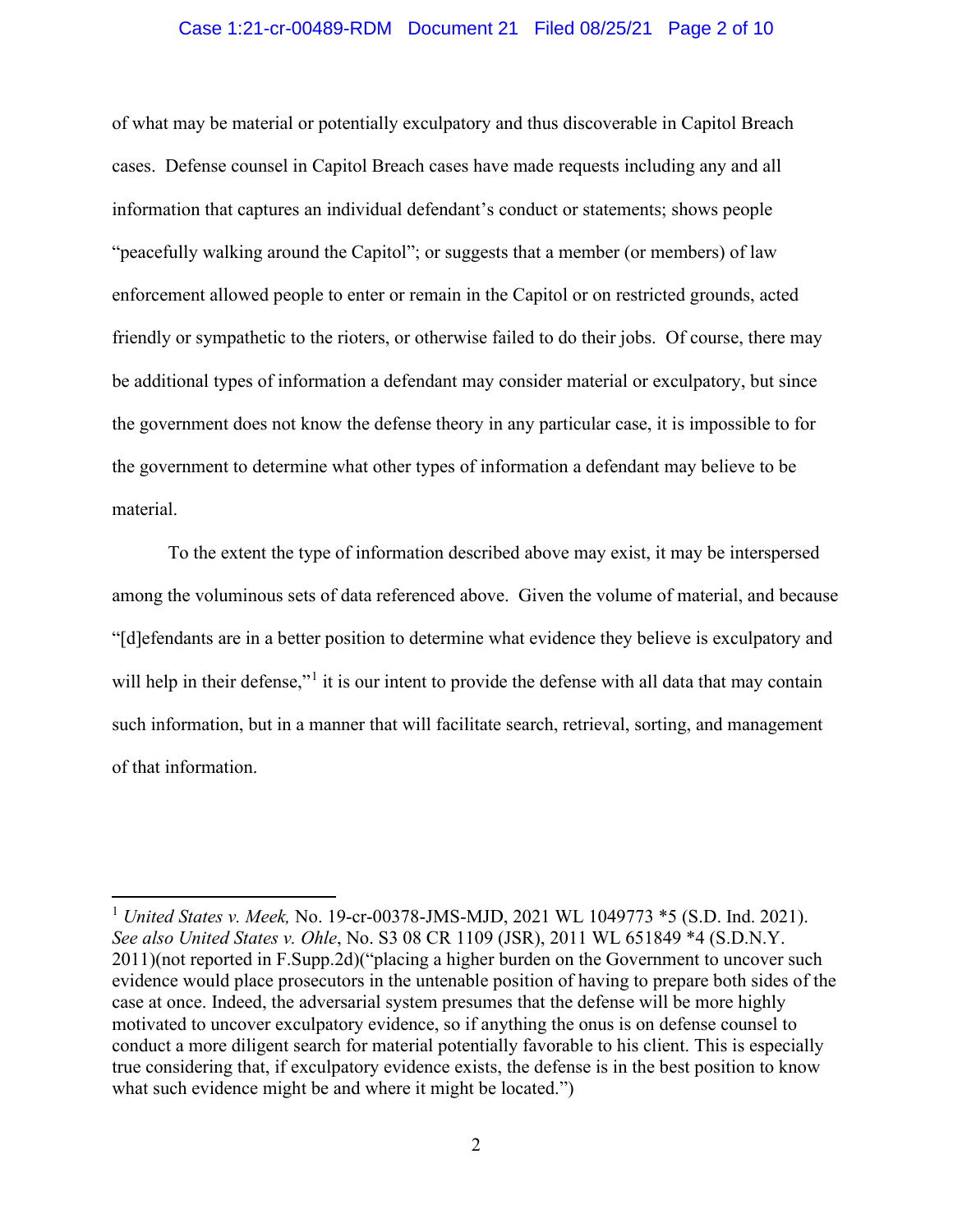## **II. Our General Plan for Production of Voluminous Materials Involves Two Separate Platforms.**

We have developed and begun implementing a plan to use two primary platforms to process and produce discoverable voluminous materials: one for documents (e.g., items such as law enforcement investigation files and business records) and one for digital materials (e.g., video footage). (These two platforms have frequently been referred to as our "database" although, in fact, they are two separate information repositories hosted by unrelated vendors.) We are working collaboratively with Federal Public Defender ("FPD") leadership and electronic discovery experts, including Sean Broderick, the National Litigation Support Administrator for the Administrative Office of the U.S. Courts, Defender Services Office, to ensure that Federal Public Defender offices nationwide that are working on Capitol Breach cases, counsel that are appointed under the Criminal Justice Act, and retained counsel for people who are financially unable to obtain these services will have access to the same platforms, including technological functionality commensurate to that available to the government, for the purpose of receiving and reviewing discoverable materials.

# **A. We will Share Documents from Our Own Relativity Workspace to a Defense Relativity Workspace, and are Making Rolling Productions Via Alternative Means Until the Defense Workspace is Available.**

## **1. Overview**

Deloitte is hosting a Relativity database, or "workspace," for the government to manage and produce documents. Relativity is a cloud-based eDiscovery platform that offers functionalities including document organization, review, production, and analytics within a single environment, and is an industry leader in eDiscovery hosting. As further elaborated below, we are in the process of ingesting hundreds of thousands of documents into our Relativity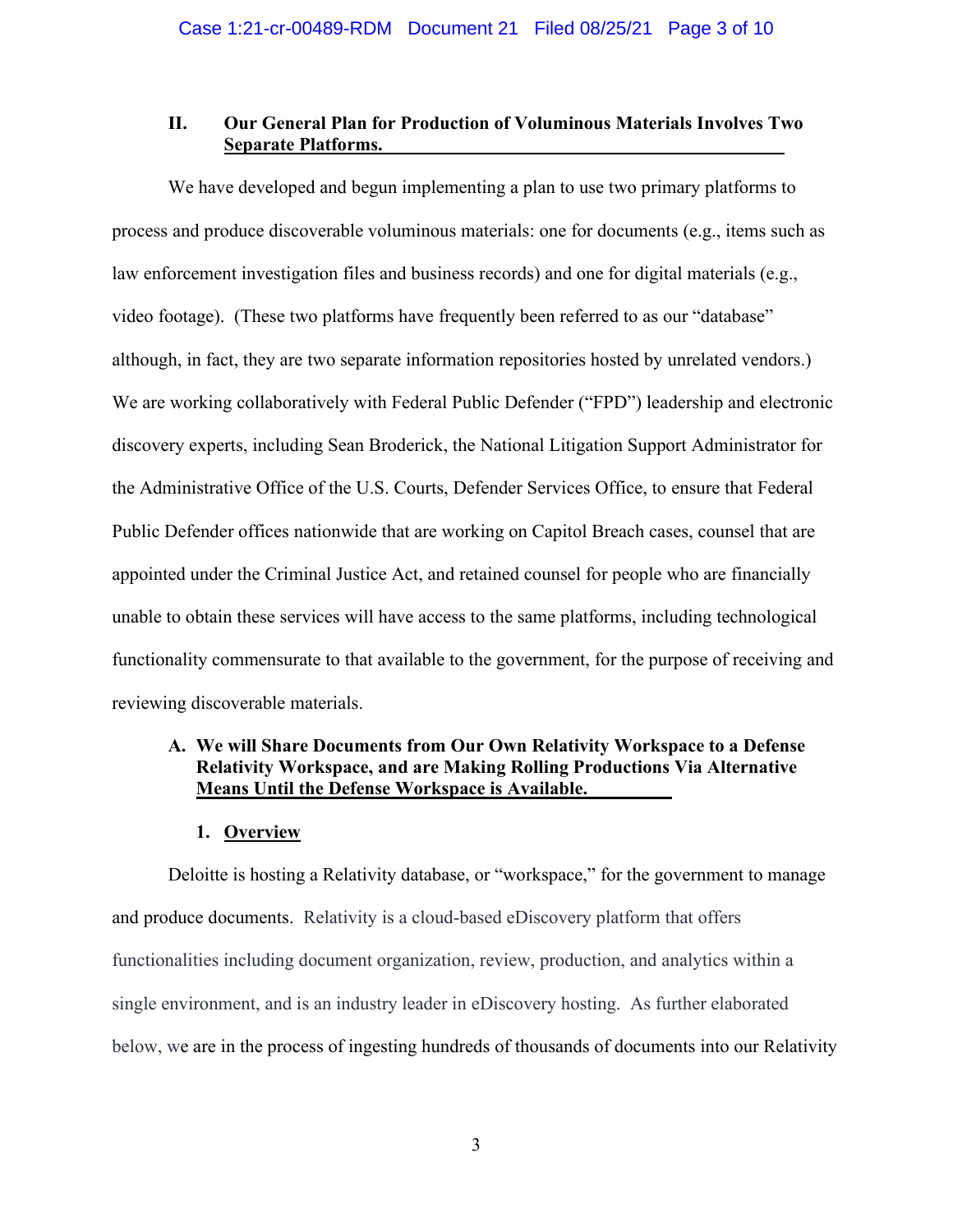## Case 1:21-cr-00489-RDM Document 21 Filed 08/25/21 Page 4 of 10

workspace, so that we may review them, process them, and produce the documents as appropriate to the defense.

Ultimately, our plan is for all discoverable documents to be shared to a wholly separate defense Relativity workspace, also hosted by Deloitte, but wholly inaccessible to the government. Deloitte is currently creating such a defense workspace within Relativity for receipt of discoverable documents, and we are working toward a modification of our contract to fund the additional hosting and support of that database.<sup>2</sup>

A Relativity workspace will allow Capitol Breach defense teams to leverage Relativity's search and analytics capabilities to search the voluminous documents we expect to produce for information they believe may be material to their individual cases. Defense teams will be able to perform key term searches and metadata searches across hundreds of thousands of documents in the defense workspace. Further, in conjunction with any staff they designate to support their workspace, they will be able to design coding panes that allow them to "tag" items received in discovery as they deem relevant to their cases, e.g., by location ("Lower West Terrace") or

<sup>&</sup>lt;sup>2</sup> Hosting refers to storing and organizing documents in a case within a database for document review, organizing, searching, categorizing, and redacting, and providing users with accounts to access the database. Typically, providing discovery in a format that allows it to be loaded into a database satisfies the government's discovery obligations. We understand that neither the Federal Public Defender nor the Criminal Justice Act panel has a vehicle in place through which they may engage in expedited contracting for the hosting and licensing services that are necessary to meet the demands of this unprecedented volume of materials. Thus, the government has agreed to provide the necessary hosting and licensing services through Deloitte. The government has been closely coordinating with FPD to ensure that when we modify our contract with Deloitte, we obtain sufficient licenses to cover the needs of current cases as well as those of cases that may be brought in the future.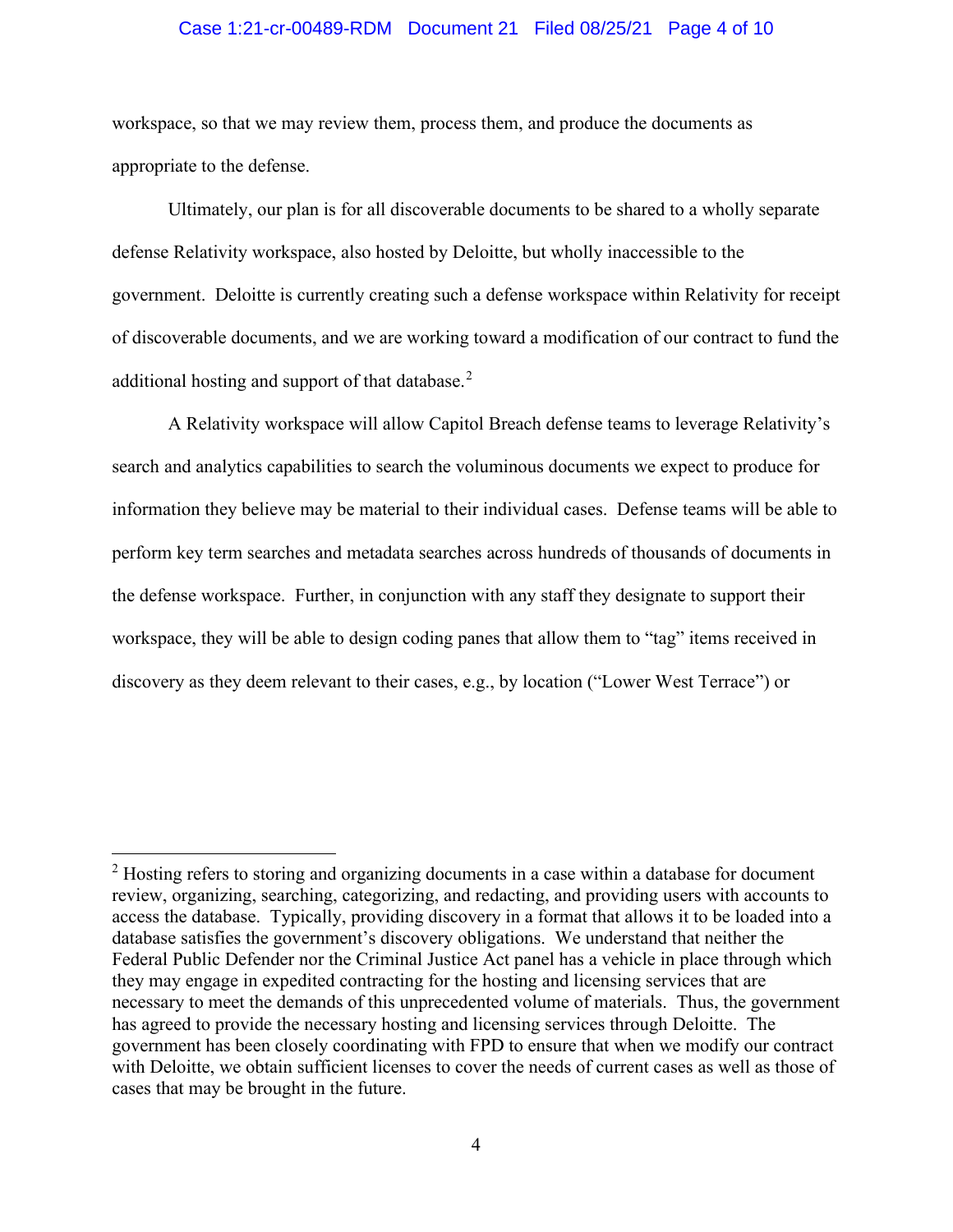### Case 1:21-cr-00489-RDM Document 21 Filed 08/25/21 Page 5 of 10

defense theories of the case ("Police Let Defendants In"); and then generate search reports based on the results associated with a particular tag or multiple tags.<sup>3</sup>

As elaborated below, although Relativity significantly increases the pace at which we may review and process materials to make appropriate productions, performing these tasks correctly and comprehensively takes time. Nevertheless, we expect to begin making documentary productions from Relativity within the next two weeks, as discussed in more detail below, and will do so on a rolling basis going forward. Until the defense Relativity workspace is operational and defense accounts are established documents will continue to be produced in individualized cases via other available methods – most frequently cloud-based file sharing through USAfx.

# **2. The Government is Steadily Populating its Own Relativity Database with Materials.**

We have already populated our Relativity database with over 30,000 records from the U.S. Capitol Police ("USCP") and USCP reports related to allegations of misconduct by law enforcement in connection with the events of January 6, 2021. We are currently using our Relativity platform to process materials related to allegations of police misconduct and plan to make those reports available within approximately the next two weeks. Capitol Breach

 $3$  We believe that to ensure defendants have meaningful access to the defense Relativity workspace, FPD will require additional support for the workspace. As the Court is aware, "Even if the discovery is produced in an optimal way, defense counsel may still need expert assistance, such as litigation support personnel, paralegals, or database vendors, to convert e-discovery into a format they can use and to decide what processing, software, and expertise is needed to assess the [Electronically Stored Information]." *See Criminal e-Discovery: A Pocket Guide for Judges*, Chapter II (Common Issues in Criminal e-Discovery), at 12.The *Pocket Guide* serves as a supplement to the federal judiciary's bench book. We are engaging in frequent and productive discussions with FPD in the effort to resolve contractual and technical details related to the implementation of an adequate support plan.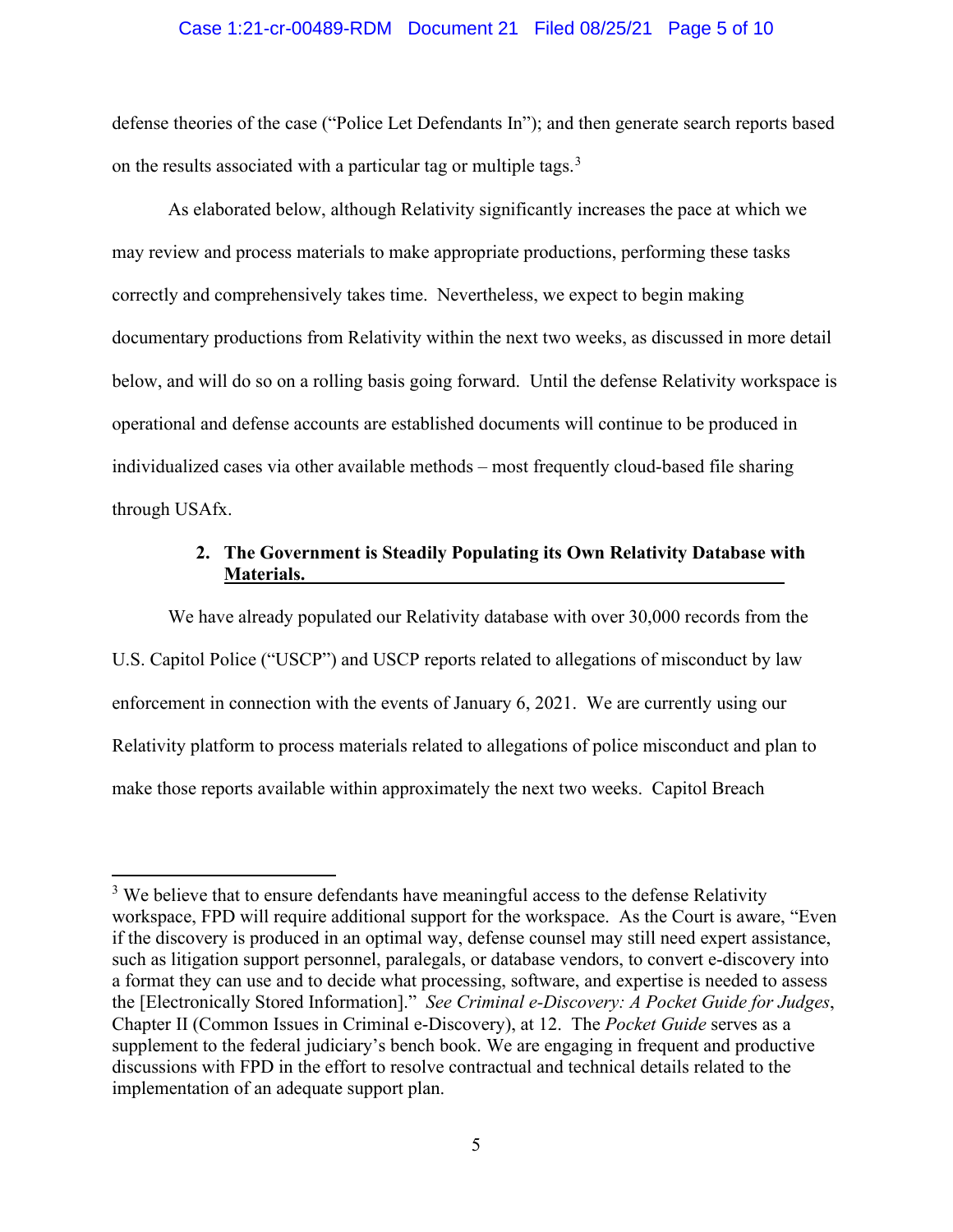## Case 1:21-cr-00489-RDM Document 21 Filed 08/25/21 Page 6 of 10

prosecution teams will disseminate these materials once they become available. We are prioritizing these materials and Metropolitan Police Department ("MPD") use-of-force investigation files because many defendants have requested them.

We are steadily working to ingest into Relativity potentially discoverable documents that we requested and received from multiple law enforcement agencies, while ensuring that materials that are or may be protected by Federal Rule of Criminal Procedure 6(e) are adequately protected. Of course, Federal Bureau of Investigation ("FBI") files account for the majority of documentary evidence that we will need to ingest and review. The FBI estimates that there are approximately 750,000 investigative memoranda and attachments in its files associated with the Capitol Breach investigation. We intend to organize, deduplicate, and produce these materials as appropriate, using all of Relativity's tools to do so as quickly as possible. As discussed below, however, these processes are not wholly automated, and will require both technical expertise and manual assistance.

#### **3. The Workflow in Processing Materials for Discovery Takes Time.**

The process of populating Relativity with potentially discoverable material, all in varied formats and from different sources, is complicated. It is *not* like copying and pasting a file, or even like duplicating a hard drive. Before the hundreds of thousands of investigative files at issue here are ever loaded to Relativity, they must be meaningfully organized into folder structures that will make sense to reviewers and recipients. The materials must also be qualitychecked, e.g., we must ensure that we have the password for protected documents, that the documents were provided in a format that will open, and that we remove irrelevant software and system files that would only cloud the workspace and confuse reviewers. After materials are loaded to Relativity, we must customize the manner in which they are displayed so as to be

6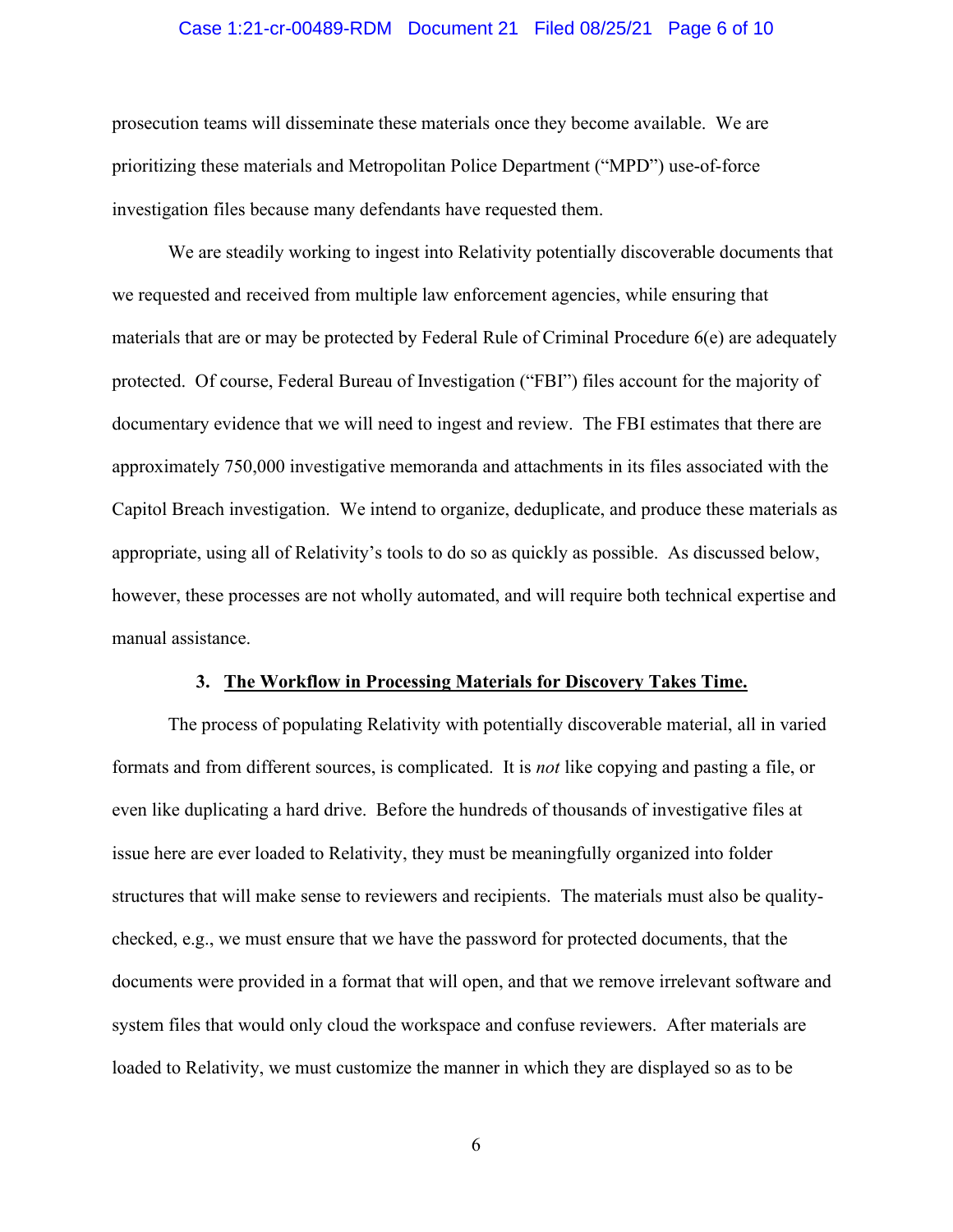### Case 1:21-cr-00489-RDM Document 21 Filed 08/25/21 Page 7 of 10

meaningful to reviewers who will make discoverability determinations and apply appropriate redactions and sensitivity designations. Not all documents are created equal, e.g., financial records and forensic cell phone search reports cannot meaningfully be displayed in the same way.

All of these processes will be assisted by leveraging Relativity's tools as much as possible, such as by using keyword searches to identify items that must be excluded or redacted; and deduplication tools to recognize documents that have already been processed so that they are not analyzed or reproduced multiple times. Although these processes are time-consuming, they are necessary to avoid production of unorganized data dumps, unreadable files, and unusable databases; or a failure of the government to take adequate steps to prevent both victims and defendants' private information from being shared with hundreds of defendants.

# **B. We will Share Digital Evidence from Our Own Evidence.com Instance to a Defense Evidence.com Instance, and Make Rolling Productions as Digital Media is Processed.**

Relativity was primarily designed as document review platform and not to manage terabytes of digital evidence. Although it is technologically possible to view and share video evidence within Relativity, in this case, the volume of video would significantly reduce Relativity's performance speed.

Accordingly, we will use evidence.com as a platform to manage, review, and share digital media evidence. Evidence.com is a cloud-based digital evidence management system designed by Axon Enterprise, Inc. ("Axon"), an industry leader in body-worn-camera systems. Axon refers to a singular environment of evidence.com as an "instance." The government has agreed to fund a defense instance of evidence.com and to provide the necessary licensing services through Axon. This instance will be managed and administered by FPD, and the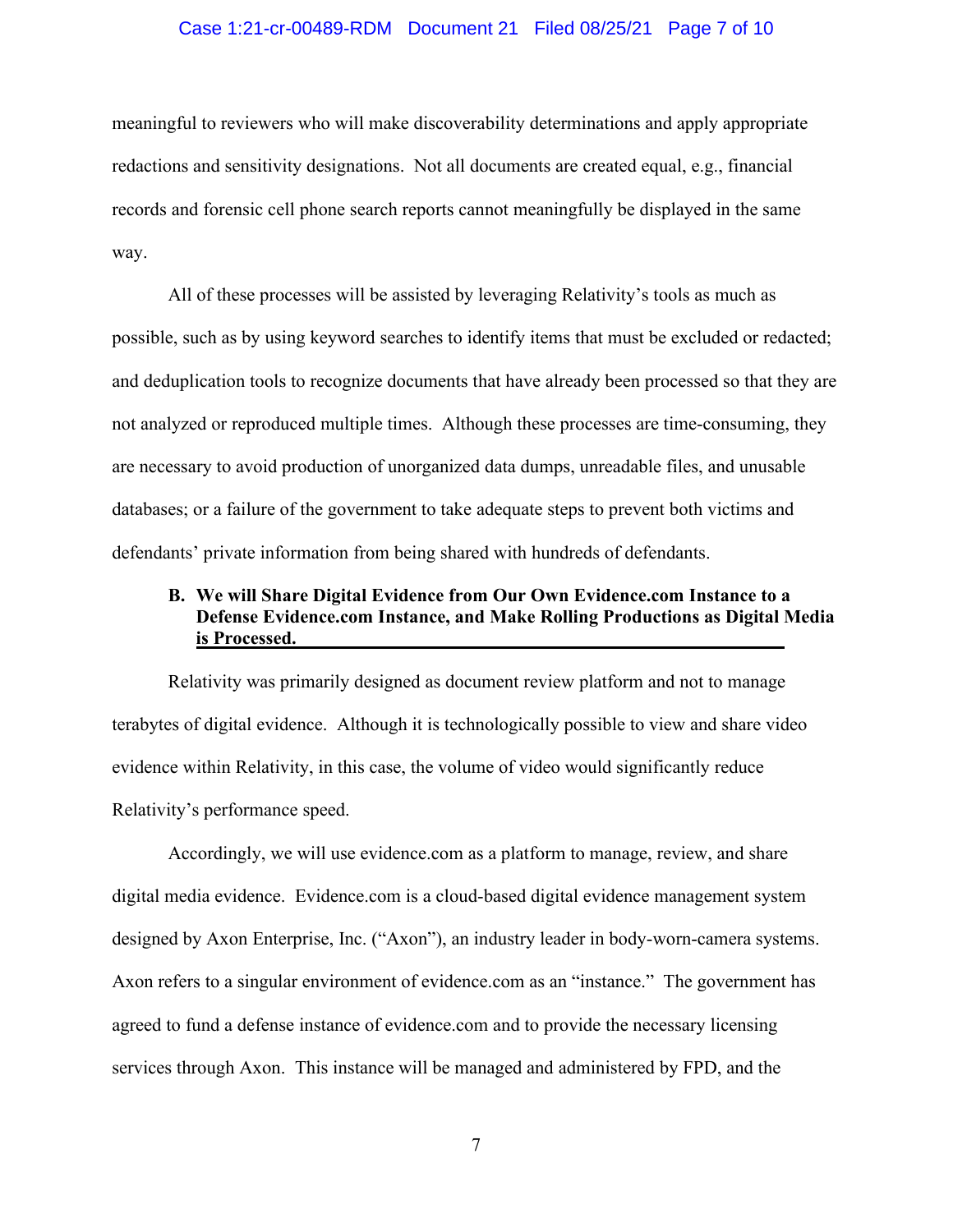## Case 1:21-cr-00489-RDM Document 21 Filed 08/25/21 Page 8 of 10

government will have no ability to log into or retrieve information from this instance. As recently as Saturday, August 21, 2021, we consulted with representatives from Axon about our plan and we expect our contract with Axon will be modified expeditiously. As with Relativity, the government has been closely coordinating with FPD to ensure that we cover the needs of current cases as well as those of cases that may be brought in the future. We understand that legal defense teams will likely wish to share voluminous evidence with defendants. Axon has additional infrastructure referred to as my.evidence.com that will allow defense attorneys to share voluminous evidence with individual defendants.

We have already migrated over 2,900 body-worn-camera videos totaling over 2,300 hours (nearly 100 days) into our instance of evidence.com. For the reasons relayed above, from a technological perspective, we expect to be able to share this footage with FPD's evidence.com instance within approximately the next two weeks. Before we can share voluminous video footage with FPD, we must also ensure that the footage is adequately protected. Based on a review of the body-worn-camera footage conducted by our Office, the footage displays approximately 1,000 events that may be characterized as assaults on federal officers. As these officers now, or in the future may, qualify as victims under the Crime Victims Rights Act, they have the "right to be reasonably protected from the accused" and the "right to be treated with fairness and with respect of the victim's dignity and privacy." 18 U.S.C. §§ 3771(a)(1) and (8).

 When we share the footage, we also intend to share information we have developed that will help facilitate efficient defense review of body-worn-camera footage. For example:

• Individuals in our Office who reviewed all the body-worn-camera footage in our instance created a spreadsheet that identifies footage by agency, officer, video start time, a summary of events, and location of the camera in 15-minute increments. The locations are defined in zone map they created. We will share our zone map and the spreadsheet with the legal defense teams, subject to adequate protection.

8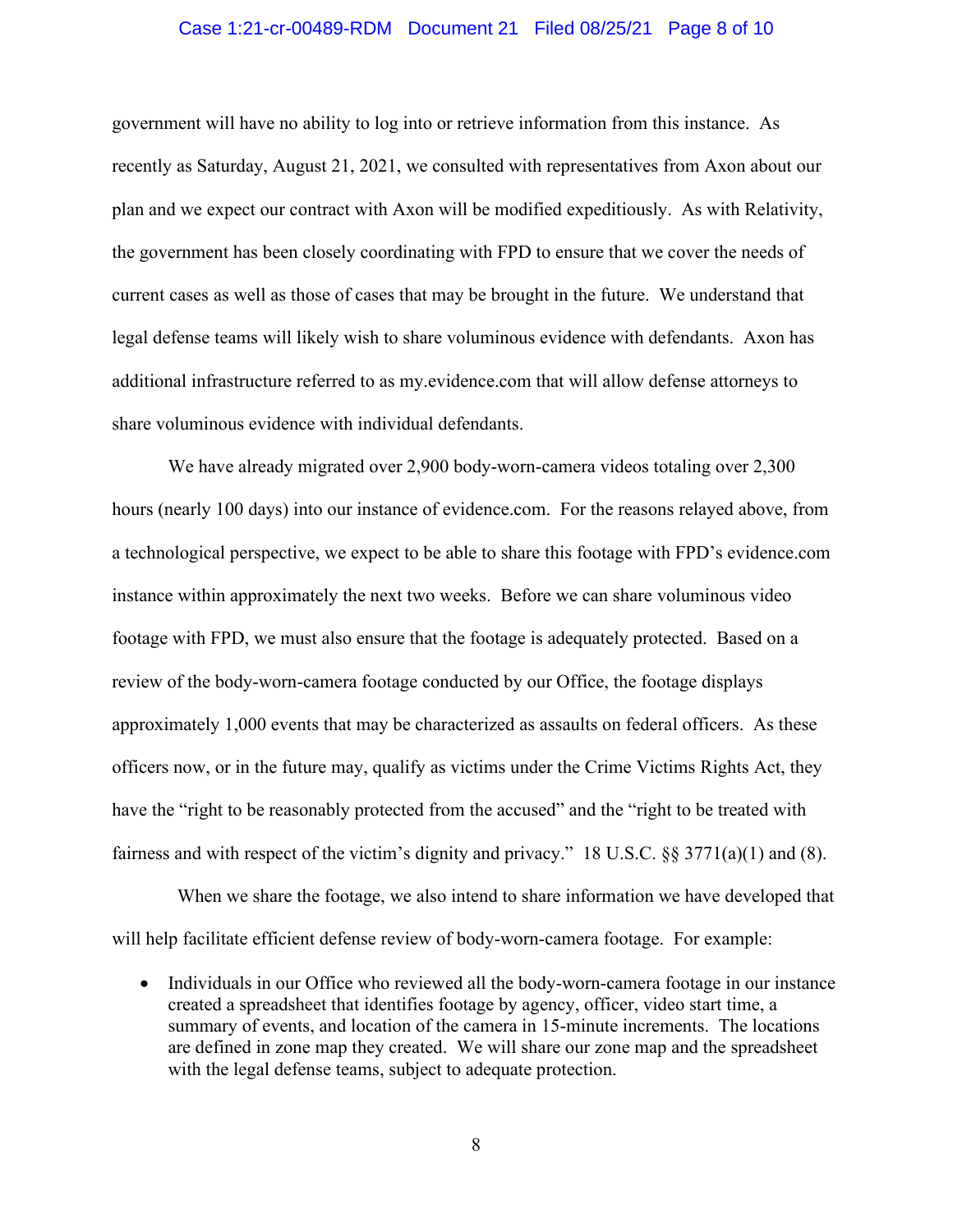• We obtained from MPD Global Positioning Satellite ("GPS") information for radios that may be of assistance in identifying the location of officers whose body-worn-camera footage is relevant to the defense. We will share this information with the legal defense teams, subject to adequate protection.

We will continue to ingest video evidence into evidence.com on a rolling basis, and to produce it regularly. As evidence.com was designed to function in coordination with bodyworn-cameras designed by Axon, ingesting body-worn-camera footage into our instance was fairly simple. Other footage will need to be converted from proprietary formats before it can be ingested into evidence.com, and so processing will take longer.

At this time, the FBI is in the process of transmitting Capitol surveillance footage for ingestion into evidence.com. Because of the size of the footage, it will take several weeks to receive and ingest the footage. Based on our current understanding of the technical complexities involved, we expect to start rolling productions from 7,000 hours of footage that the USCP provided the FBI within approximately the next four weeks. An additional 7,000 hours of footage is not relevant to this case and, therefore will not be produced.